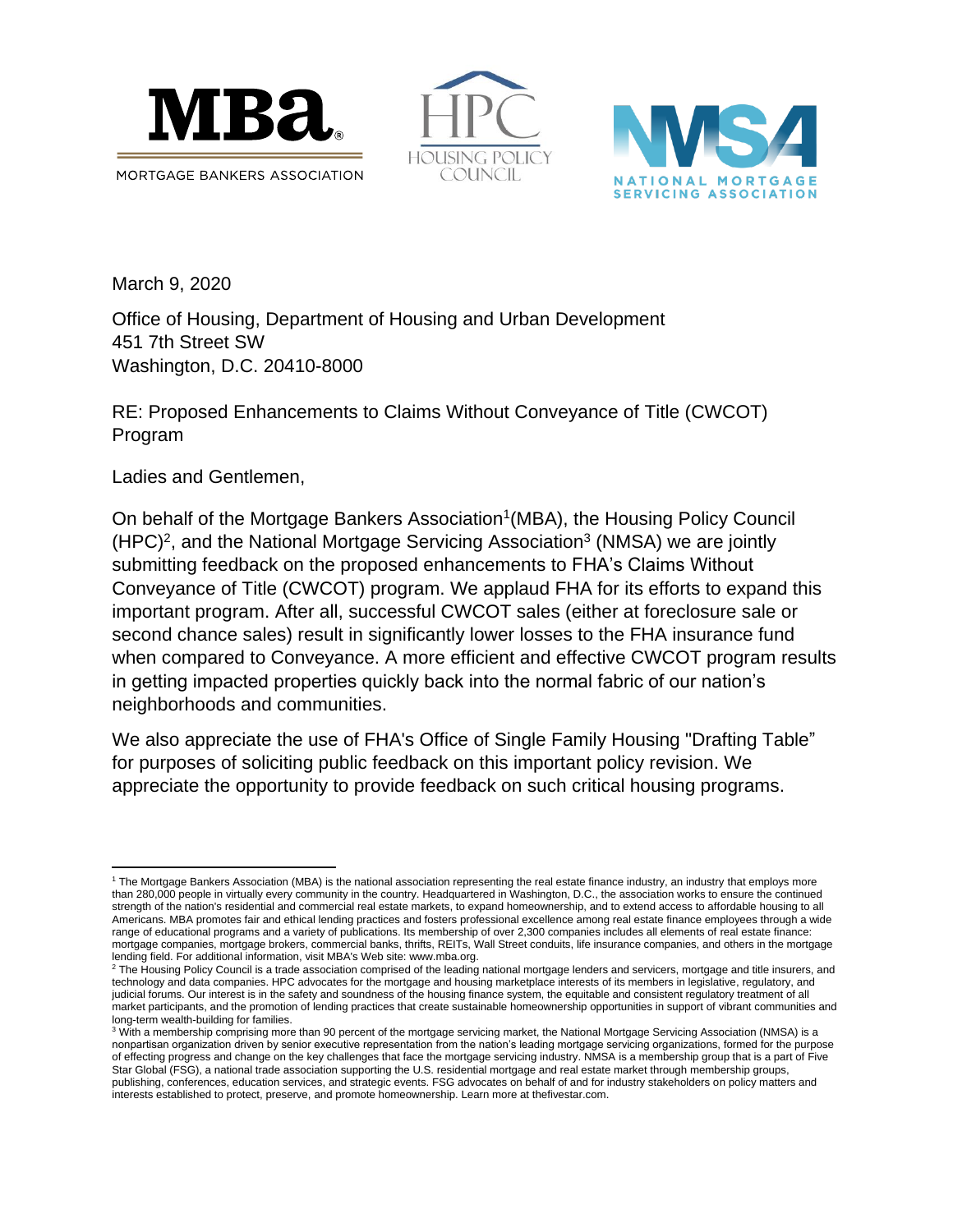





Attached is a list of areas where additional clarification is requested. Given the overall positive impact of the proposed revisions, we do not want to delay finalization of the Mortgagee Letter. We only request clarifying the language concerning extensions for post-foreclosure sales prior to finalizing the policy. With regard to the extension of time, we seek clarification regarding the amount of time provided and the relationship to mortgagee compliance with all foreclosure timelines. We want to ensure that the Mortgagee Letter achieves the goal of increasing overall CWCOT sale rates.

Currently, HUD will approve two consecutive 60-day extensions to the conveyance timeframe. The conveyance timeframe is 30 days from the later of:

- Filing for record the foreclosure deed;
- Recording date of deed in lieu of foreclosure;
- Acquiring possession of the property;
- Expiration of the redemption period; or
- Such further time as the Secretary may approve in writing. $4$

The draft Mortgagee Letter language appears to start the 60 days from only one prong of the conveyance timeframe: "HUD will provide the Mortgagee with an extension of the conveyance timeframes for 60 Days from *the filing for the record of the foreclosure*  deed to attempt additional sales efforts..." We would ask that this 60-day timeframe be provided for all the scenarios noted above. Moreover, we assume that this 60-day timeframe is *in addition* to the 30-day conveyance timeframe. We appreciate the automatic 30-Day extension to this deadline if "an acceptable sales contract has been ratified before the expiration of the 60-Day period." We assume that HUD will grant additional extensions upon request based on a case-by-case review. HUD currently provides servicers with two 60-day extensions upon request, and we assume HUD would provide continued consideration for operational challenges. We ask that HUD confirm these assumptions.

Currently, extensions of time for second chance sales are not conditioned on mortgagee compliance with all foreclosure timelines. After all, penalties to mortgagees are already in place for missing these timelines. We seek clarification that mortgagees are still afforded the same extensions of time in cases where foreclosure deadlines are missed.

 $\overline{a}$ <sup>4</sup> 24 CFR 203.359(b)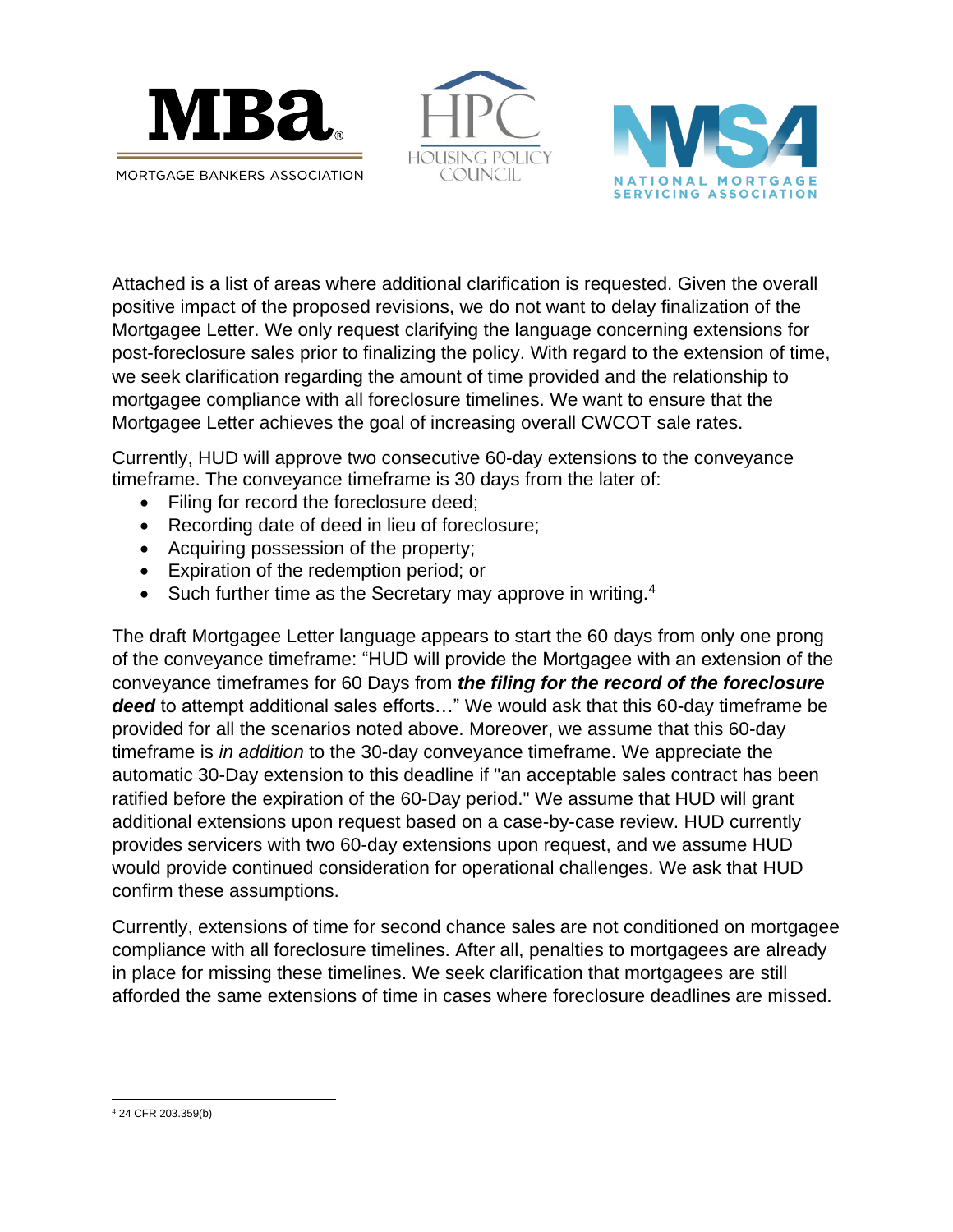





In conclusion, we appreciate HUD's efforts in examining CWCOT policies in search of ways to increase third party sales relative to conveyances. Decreasing conveyances is a win to the FHA fund, mortgagees and communities.

Sincerely,

Sara Singhas, AMP Meg Burns Mortgage Bankers Association Housing Policy Council

Director, Loan Administration Senior Vice President for Mortgage Policy

Rachel Williams Executive Director National Mortgage Servicing Association